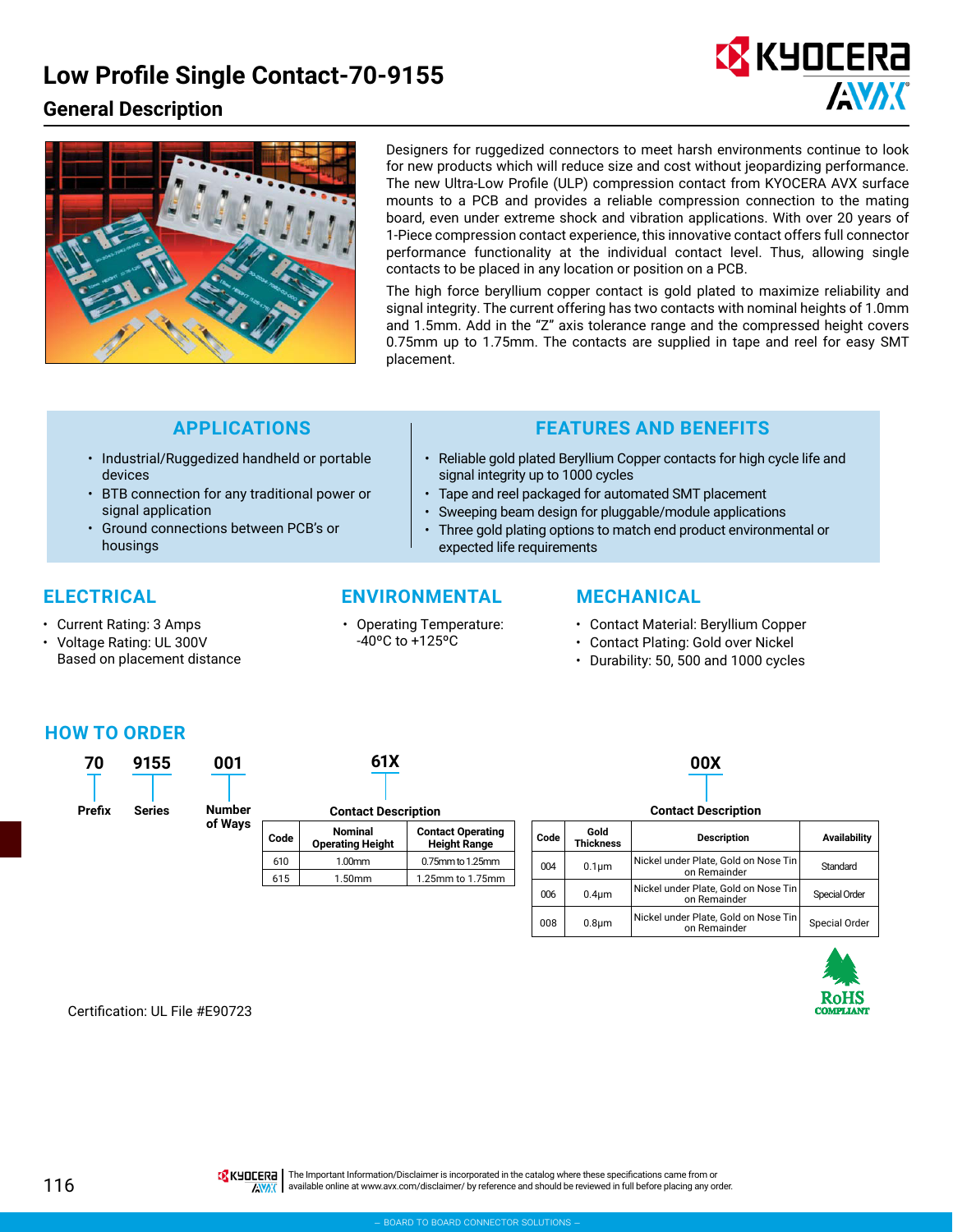# **Low Profile Single Contact-70-9155**



# **Height 1.00mm**



THE IMPORE THE Important Information/Disclaimer is incorporated in the catalog where these specifications came from or AVAX available online at [www.avx.com/disclaimer/](http://www.avx.com/disclaimer/) by reference and should be reviewed in full before placing any order.